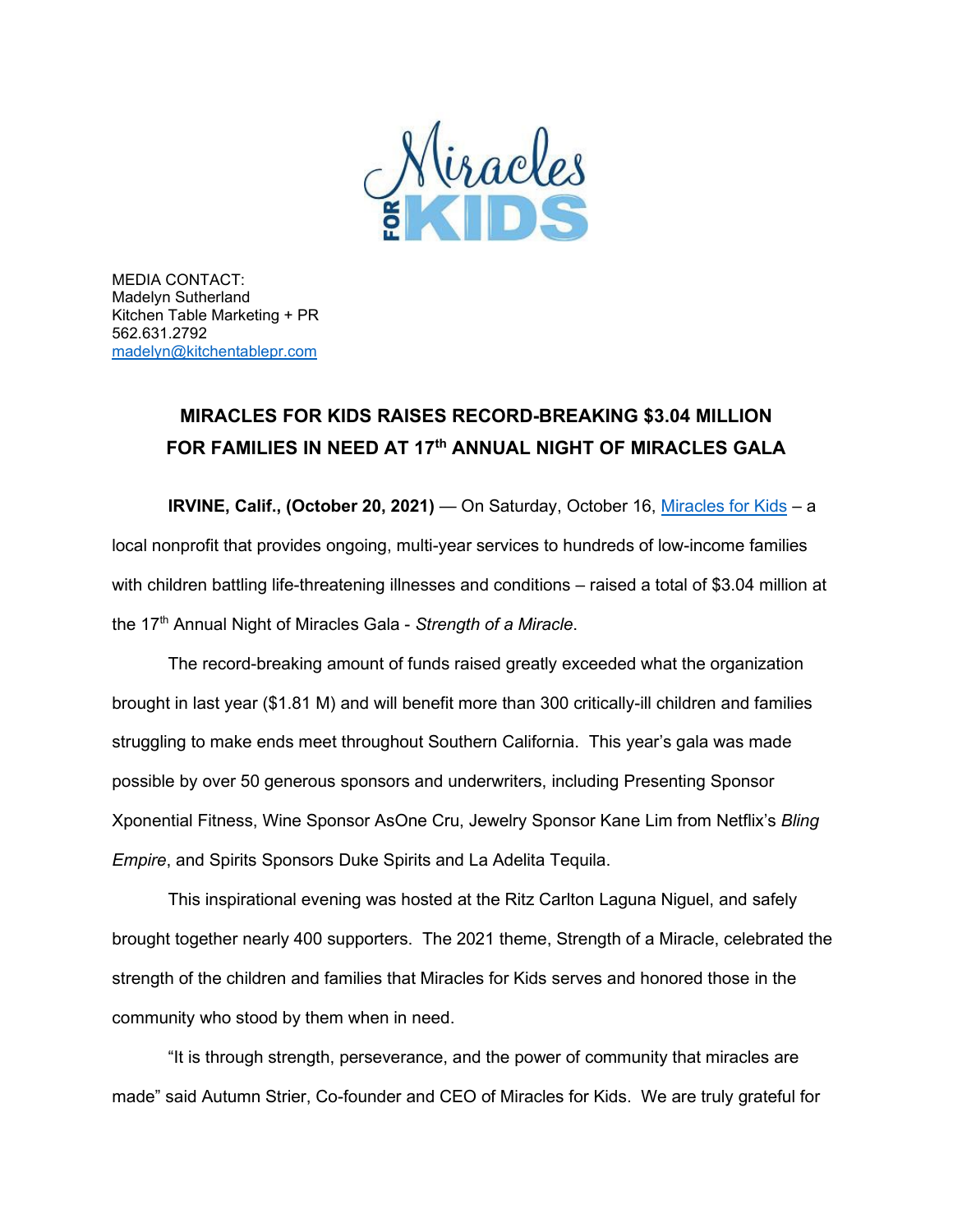the continued dedication of our donors, sponsors, and supporters that allows us to impact critically-ill children and families in need."

The Night of Miracles Silent Auction, which opened five days prior to the Gala to the organization's entire database of supporters, showcased 184 amazing items in the categories of Dining and Getaways, Fine Wines and Spirits, Sports and Entertainment, and Spa and Beauty, raising \$178,000. A few noteworthy silent auction items included a 5-night stay for up to 11 at the famous Billabong House on Oahu's North Shore, a day on the set & speaking role in famed director, McG's, next film or TV project, golf twosome w/ Buffalo Bills quarterback Josh Allen at El Niguel Country Club, Wraith Drive Chronograph by Rebellion timepiece, the opportunity to ring the bell at the NYSE, and a 2006 Screaming Eagle Cabernet Sauvignon. The Live Auction offered guests remarkable items to bid on as well, bringing in \$203,000, including a 7-night stay for up to 15 in a Punta Mita Beachfront Luxury Villa, Marvel's Doctor Strange Hollywood Film Premiere Experience for 2, an adorable AKC French Bulldog puppy, and Robb Report's VIP Napa Car of the Year Experience and Getaway for 2. For those guests who were feeling lucky, Miracles for Kids provided the opportunity to purchase tickets to win a stunning \$37,500, 4.35 carat emerald and diamond ring designed by Kyle Chan Design, generously donated by supporter Kane Lim.

The most moving portion of the evening was the standing ovation given to brain tumor patient, 13-year-old Mark, and his family, following a video featuring his family's story. Immediately after, the Fund-a-Family portion began, where supporters in the room gave \$2.14M directly in support of the mission, including a \$1M matching gift by a longtime donor of the organization.

TRAFFIK CEO Anthony Trimino, a dedicated champion of Miracles for Kids for over a decade, was named the 2021 Miracle Maker Honoree, recognized for the vast resources of his company that he has engaged to benefit the organization including website design/launch, brand updates, campaign design, annual video production, corporate sponsorships, and much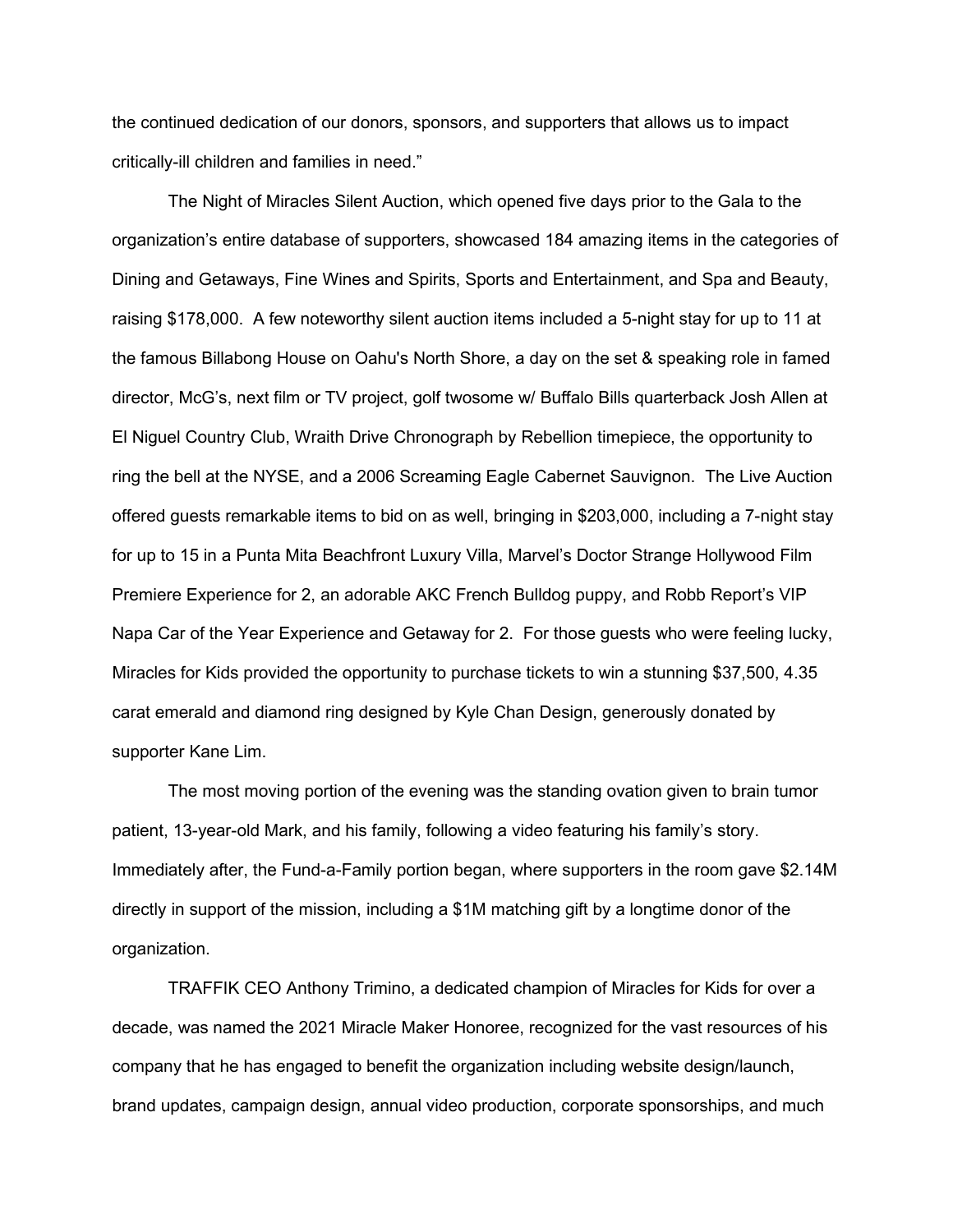more. Anthony and his wife Jennifer have involved their family as active volunteers, donors, and advocates for the organization.

The Children's Wellness Garden Club was named this year's Champion of Children Honoree, which highlights and celebrates volunteers who continuously go above and beyond in making a difference in the lives of the children in which the organization serves. Comprised entirely of students from local high schools including JSerra High School and Dana Hills High School, the Children's Wellness Garden Club generously provided 250+ volunteer hours to transform Miracles for Kids' overgrown outdoor area into a Certified Wildlife Habitat and sensory garden for children and families to enjoy during therapy and social skills sessions.

Miracles for Kids is very thankful for the generous sponsors and underwriters who helped make the 2021 Night of Miracles Gala possible, including sponsors; Xponential Fitness, AsOne Cru, Bling Empire, David August, Duke Spirits, Kane Lim, La Adelita Tequila, Citizen's Business Bank, The Leeson Group, Orange County Breakers, The Perraud Family, Aliso Kids Dental & Orthodontics, Spiegel Partners, IKM, Holdings, and Meisei Tools, AAE Aerospace, Artemis Search Partners, Ashmore Construction, California Bank & Trust, Canterbury Consulting, Casa Todo Bien, Champion Paving, The Cosmopolitan, Clarity Capital Partners, Frome Family Foundation, The Gerdau Family, Joseph A. Lynch Trust, Kiawah Partners, Latham & Watkins, Northern Trust, Nsight Psychology & Addiction, NVIDIA, PCMA Private Client Lending, Perricone Farms, RedRock Technologies, Inc., Republic Records, The Ritz-Carlton, Laguna Niguel, Robb Report, RSI Equity Partners, Sapphire Culinary Group, Serve First Solutions, Smith and Severson Builders, Smith Group Real Estate, Soul Community Planet, The Summer Perry Group, Sunwest Bank, TOAST, TRAFFIK, Truist, TRX, West Coast Aviation Services, The Wickwar Family, and underwriters; TWR Enterprises, Inc., and People United for Christ.

## **About Miracles for Kids**